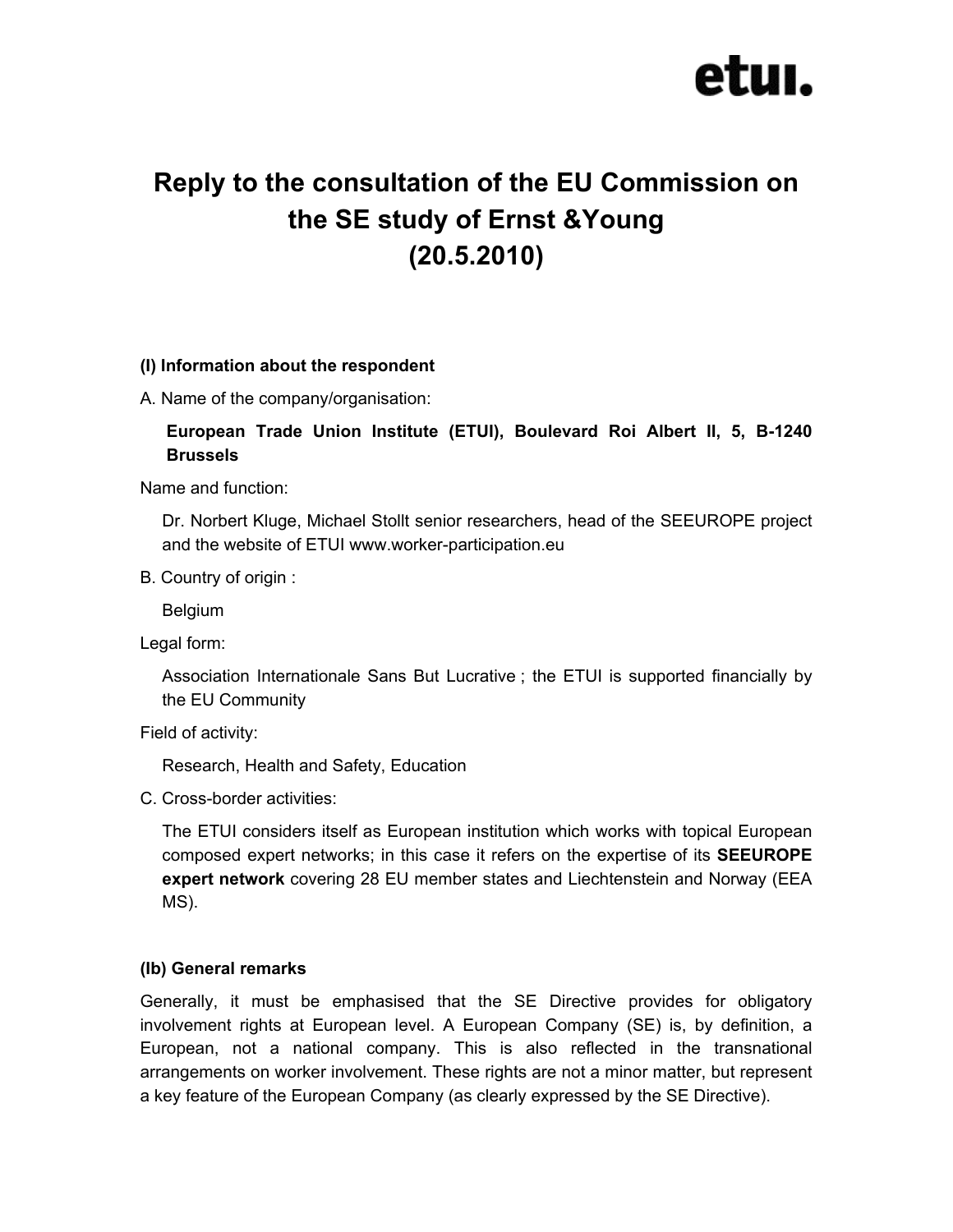Thus, it is not adequate to deal with employee involvement as if it was a detrimental and undesirable burden in the process of establishing SEs, as the study seems to suggest. The SE legislation mirrors the political agreement to accept mandatory employee involvement (by information and consultation and, where applicable, also by participation in the company boardroom) as an essential element of the corporate governance of any company at transnational level applying European company law and also to safeguard pre-existing participation rights. There should be a serious effort to consider how to teach applicants to respect the provision on employee involvement, for example, by organising adequate instruction of the authorities involved in registering SEs and by following up consistently whether the application of the SE legislation complies with the provisions.

#### **Seriously deficient methodology**

The methodology used in this study is seriously deficient, and therefore the main conclusions reached cannot be considered to be supported by statistical evidence.

With regard to Chapter 3 ('Analysis of the data and identification of main trends') the following shortcomings related to the methodology used for identifying the main (positive and negative) drivers for SEs can be identified:

- First, **the analysis should be differentiated in terms of at least three different company sizes**, since the interests and motivations of such companies are likely to be quite different: large companies (which, among other things, are already or likely to become subject to codetermination in countries with strong codetermination legislation), medium-sized companies (which may potentially grow above the threshold for codetermination) and the founders of shelf companies. In addition, it would be useful to differentiate another category, namely small SEs. Aggregating the statistics may hide some significant differences between these groups.
- Second, there is **a remarkable lack of detail on the statistical basis for the analysis** – for example, the table on p. 209 lacks any indication of how many answers it was based on, how many non-responses and so on. Without this kind of detail, it is not possible to see whether there might be a serious problem with representativeness in the sample. In fact, it is indicated in footnote 15 (page 22) that **only five non-SEs were interviewed**, thus raising serious questions about the representativeness of this small number of companies for the opinions of non-SEs.
- Third, there is **a problem with aggregating answers from SEs and non-SEs in the analysis**, which seems to be the case, for example, in the table on p. 209 ('Assessment of the positive drivers in the choice of the SE legal form'). Analytically different groups should be kept separate (for example, those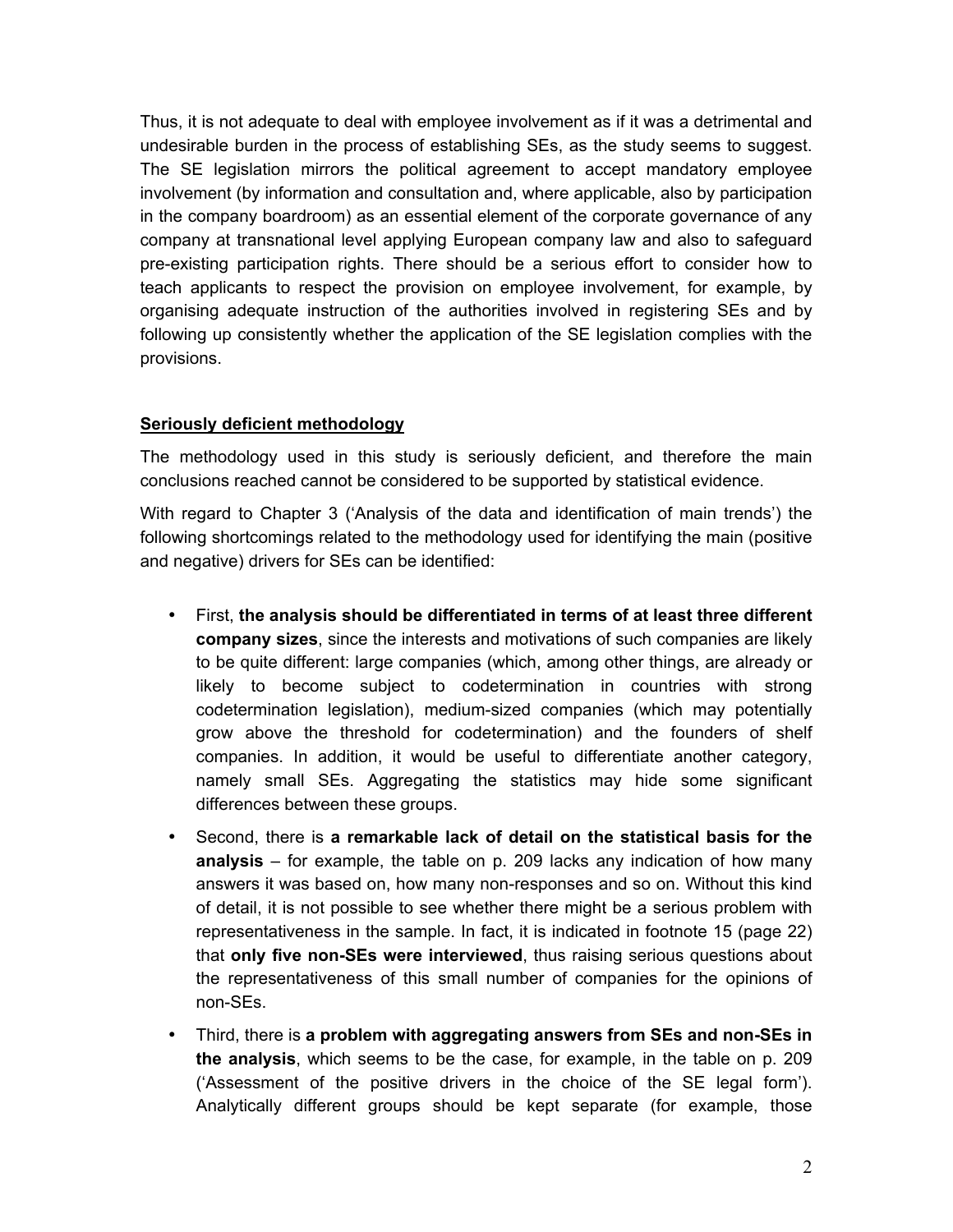choosing the SE form, those which considered but rejected the SE form and those which have not yet or are just starting to consider the form).

- Fourth, **the table on page 249**, which apparently is supposed to provide a key part of the argument for drivers for the SE, **is not based on solid statistical methodology**. Although the title of the section includes the word 'correlation', there is in fact no statistical procedure used which would be worthy of such a designation (for example, Pearson correlation). Given the great difference in sizes of countries there should be some attempt to 'normalise' the data, for example, by dividing the number of foundations in each country by the total number of companies. The methodology should also distinguish between companies with employees which are changing their legal form and the foundation of companies without employees. To illustrate this: it is very unlikely that most of the Czech SEs were founded to avoid codetermination legislation, since most of them have no employees.
- Fifth, **the table on p. 249 does not use consistent definitions between the cells**, especially given that there is no attempt at standardisation by country size. For example, the UK (with 16 SEs) and Belgium (with 10 SEs) are referred to as having 'few SEs' (France with 15 also seems to fit in this category), whereas Austria (with 13 SEs) and Luxembourg (with 11 SEs) are put in the category of 'relative success' and Slovakia (with 13 SEs) is put in the category of 'success'. Furthermore, based on the explanations offered, one would expect increasing numbers of SEs as the strength of worker participation increases (that is, more SEs in 'restricted participation' than in 'no participation' and more in 'extensive participation' than 'restricted participation'). This, however, is not the case, especially in the 'one tier' column where most of the SEs are in the 'no participation' cell.

For Chapter 1 (legal mapping), the analysis relies on an aggregate ranking based on more or less flexibility. However, the methodology should leave open whether one or a small number of options/provisions might actually be the driving force behind the choice of the SE form. Thus, even though a country might appear less flexible, in fact it would have the one key option/provision that is the real driving force behind SE foundation.

Based on current standards of statistical practice, the methodology used in this study is seriously deficient, and therefore the main conclusions reached with regard to drivers for the SE cannot be considered as supported by statistical evidence.

Moreover, the **data used seem to be at least partly outdated.** Of course, in every study a cut-off point must be selected. However, the moment chosen here seems to be rather early, resulting in partly outdated SE information on which far-reaching conclusions are drawn. The starting point for the analysis is almost one year before the publication date. The SE data – even if declared 'updated' – are therefore not fresh. As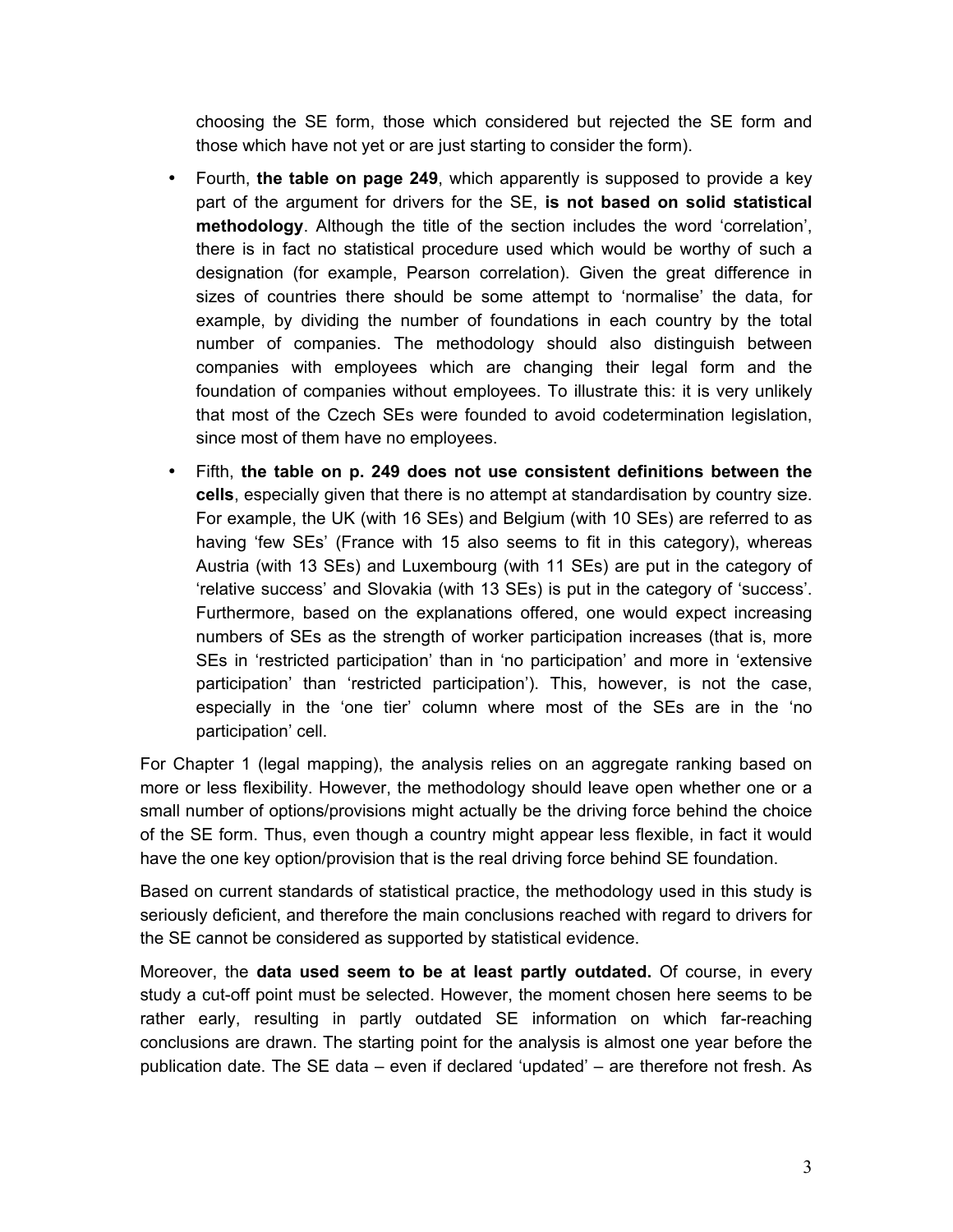of 29 April 2010 there are more than 550 SEs in Europe (ETUI SE database), whereas the study only deals with 369 SEs.

Also, **the 'SE typology' is not clear:** Whereas the study as such only distinguishes between 'operational' and 'shelf SE', in the factsheets document (Excel table) the SEEurope categories 'normal', 'empty', 'shelf' and 'UFO' SEs are used without further explanation or definition.

More attention should have been paid to the relevant case law (and literature) on **empty and shelf SEs**. The argument that activation cannot be considered as a structural change is not convincing, especially in light of the sizable group of shelf SEs which have been activated (see also the replies in Section V).

#### **(II) Drivers**

**(1) Do you agree with the findings of the study about the positive and negative drivers for setting up an SE and their importance? Please explain your answer.** 

# **Employee involvement as negative driver?**

The study states that 'the employee involvement process is considered to be a negative driver, especially in the Member States in which the national legislation does not provide for a system of employee participation' (p. 242). Besides the methodological problems with the study and the resulting conclusions (see above) it seems rather obvious **that the negative driver is not the employee involvement regime as such but rather the myths about participation in the SE.** According to the 'before and after principle', in most cases where there was no participation previously, there is no obligation to introduce participation rights. Indeed, in practice no SE has been obliged to introduce participation rights which did not exist before. Nevertheless, many employers are probably not aware of the real meaning of the 'before and after principle'. A negative driver is therefore the prevailing lack of adequate information on the SE and missing national experience in many countries.

# **Trade union representatives in the SNB as a negative driver?**

Moreover, the study argues that the presence of trade union representatives in the SNB is a negative driver. The presence of trade union representatives in the SNB (which is a member state's choice, following recital 19 of Council Directive 2001/86) reflects, on the one hand, **the role of trade unions in the national industrial relations system** and, on the other hand, is an expression of the legislator's will to support the employee representatives during the negotiations with **external expertise**. Whereas the management usually works together with law firms experienced in setting up SEs, it is essential for the employee side to have access to experience with SE negotiations from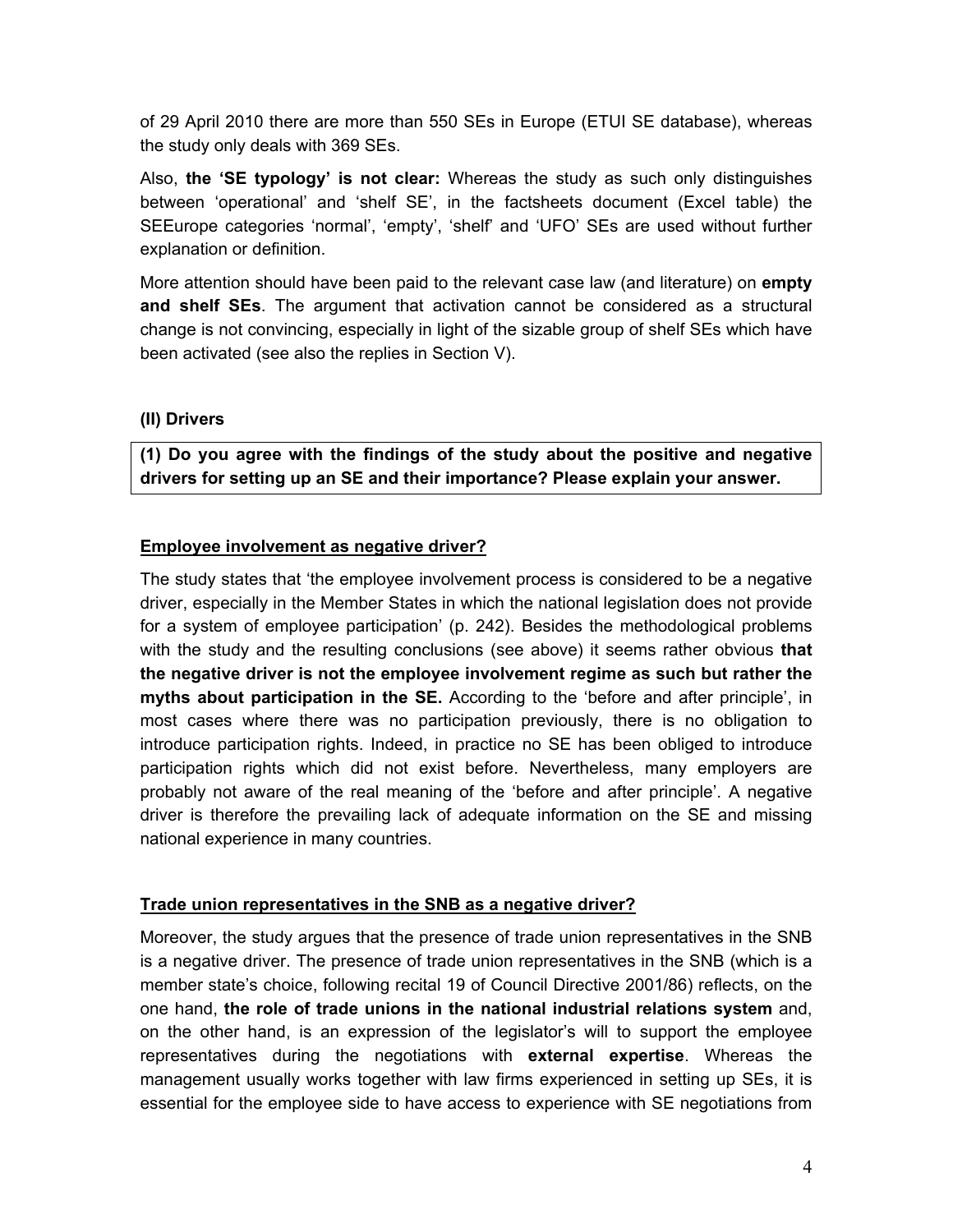an employee perspective (for company representatives the negotiations are a one-time experience). Moreover, the juridical advice of trade union experts on the specific legal situation applicable in the particular case and their know-how as negotiators helped to clear away uncertainties among the SNB members and to make negotiations smoother and more efficient.

This assessment can be confirmed by a statement of the chief legal adviser of MAN, made in a seminar organised and documented by the Deutsches Aktieninstitut (DAI) in 2007. He pointed out that, in this specific case (negotiations on an agreement in MAN Diesel SE at this time), having external trade union representatives as members of the special negotiating body played a distinct and constructive role in achieving a positive result. According to him, there would be no reason to consider trade union participation per se as negative (DAI, 2007, Die Societas Europaea (SE). Studien. No. 38, p.162).

#### **'Complex, costly and time-consuming negotiations'?**

In many country reports, the rules on employee involvement in establishing an SE are considered as 'more complex' than the rules on national plcs (AT p. 121, BE p. 123, BG p. 125, CY p. 127, FR p. 138, EL p. 142, HU p. 144, IT p. 146, LT p. 148, LU p. 150, NL p. 152, PL p. 156, UK p. 171). Especially in countries with no participation the SE is considered more burdensome than national company forms (p. 246).

**At least for Germany-based SEs, the creation of the new structure 'simplified' preexisting complex procedures**. This is true for the election of employee representatives according to German codetermination law (in companies with up to 8,000 employees) which requires direct election by every employee. According to the SE agreements, it is usually now the SE works council which is responsible for appointing the employee representatives to the supervisory board

Moreover, the study itself states: '**In practice, the maximum six-month period is rarely reached or exceeded**' (p. 241). This proves that both negotiating parties take their responsibilities towards the company very seriously and try to achieve an agreement as quickly as possible. If the worker involvement arrangements are to be more than just an empty commitment on paper then indeed a period of six months for the negotiations seems adequate. On the other hand, taking into account the fuzzy point of departure for negotiations within the SNB, a body with, in most cases, a very diverse composition, the lack of information about SEs and the fact that the transposition laws of specific EU member states are usually only available in the national language, it may be argued that the results achieved within six months are remarkable – in practice we have seen both sides showing their great satisfaction with the common success achieved by a good agreement on employee involvement. At BASF, even a new generic name ('BASF Europa Betriebsrat' [BASF Europe Works Council]) was created. In this context, another argument can be brought forward: employee representatives can be assumed to be very committed to the strict timetable for SE negotiations because they have a great interest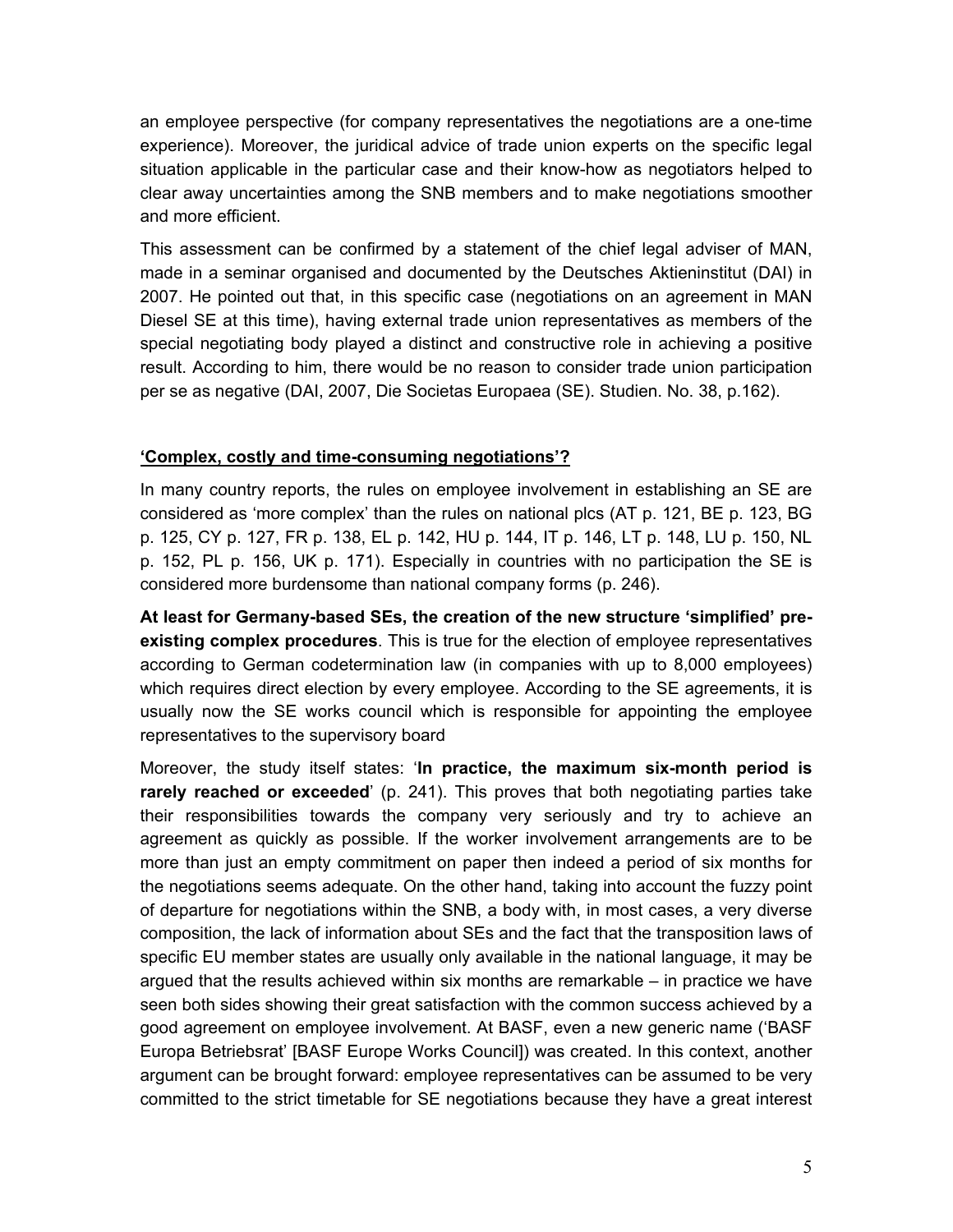in averting harm to their workplaces, for example, of the kind which might arise if the stock market took the view that the company is unable to reach agreement with its employees.

#### **Possibility to transfer the company seat as a positive driver**

The latest data from the ETUI's SE Database (http://ecdb.worker-participation.eu) reveal that 41 SEs have, in the meantime, transferred their seat. However, only a very small proportion of them have employees and business activities. Therefore, **the transfer of seat is de facto for most 'normal SEs' at best a positive driver in theory** ('good to have the option'). At least 18 of the 41 SEs do not have any employees at all (the figure is likely to be much higher). This could indicate that the SE indeed is often used for tax/regulatory regime-hopping, which was certainly not a key intention of the SE legislation.

#### **Participation rights unknown in one-tier systems?**

On p. 248, the authors argue that only countries with a two-tier corporate structure have a tradition of extensive participation rights. In reality, there is a considerable number of countries with a monistic board structure in which extensive participation rights exist. These include, in particular, Sweden, Denmark, Norway, Finland and Luxemburg (in some of these countries both corporate structures are possible, but the one-tier option is dominant). In Sweden, Norway and Denmark there are very low thresholds for participation at board level (25/30/35 employees). As a direct consequence of this, participation is a normal feature of corporate governance in these countries. This, again, makes it unlikely that the aspect of employee participation is a key negative driver in these countries. One also has to keep in mind that in no EU country is there real parity at board level: even in large German companies (>2,000 employees) with a nominal 50 per cent share of the board seats, the chair (who always comes from the shareholder side) has a casting vote in the event of a tie in the supervisory board.

**(2) Do you agree with the study's assessment of the attractiveness/unattractiveness of national legislation for setting up an SE? Do you think that other or additional issues with regard to national legislation should be taken into consideration for that assessment?** 

The typology (and division) of national legislation in terms of attractiveness/unattractiveness seems not to be confirmed by empirical evidence. The six countries forming the so-called 'low attraction' countries (CY, CZ, DE, EE, FI, SE)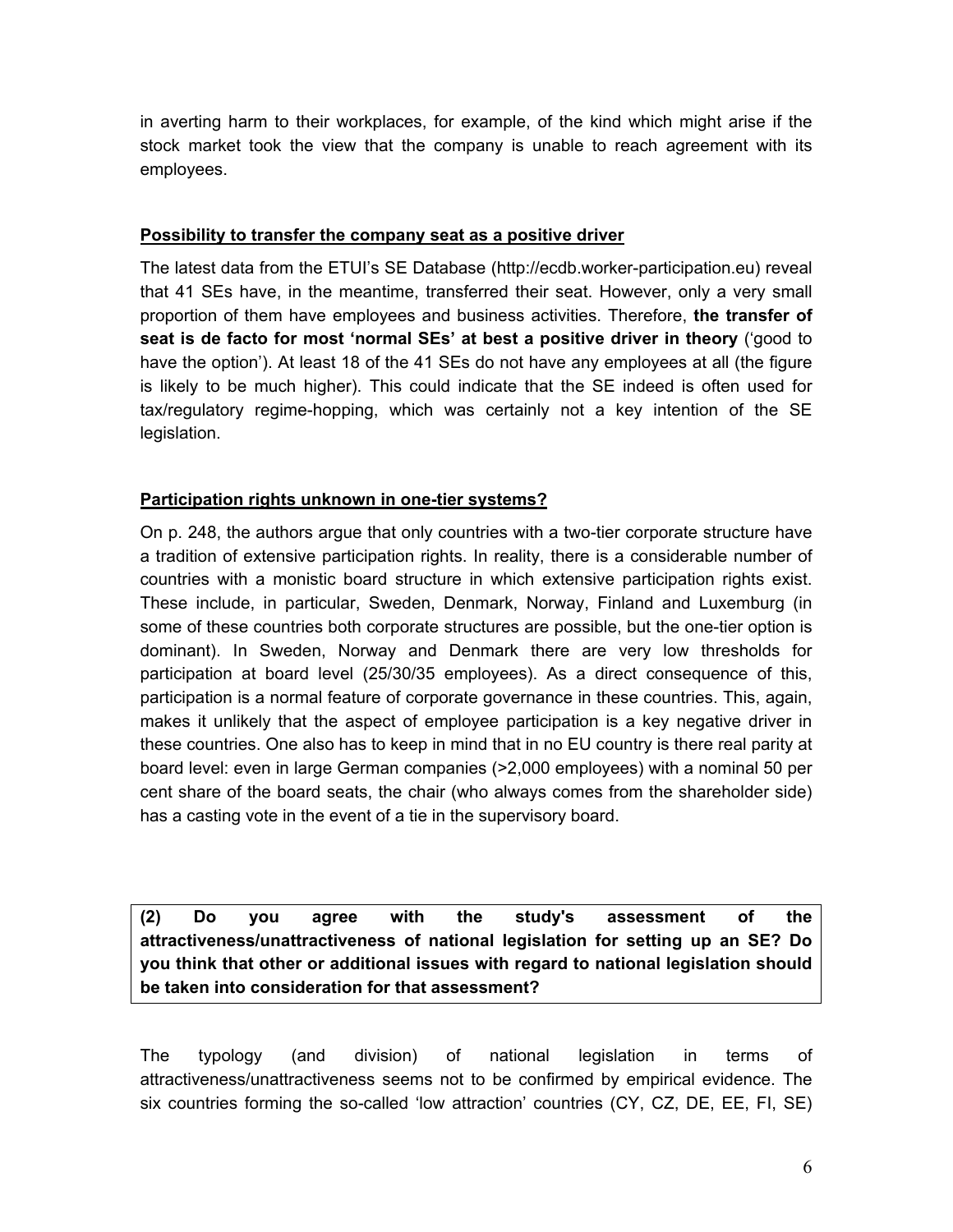host 405 of a total of 556 SEs (ETUI SE Database, 25.4.2010). The three countries of the group with the 'highest attractiveness' (IT, LU, UK) together host only 40 SEs. These figures indicate that national legislation apparently does not play a major driver role and that the categorisation of the study is not backed up in practice. However, it is remarkable that the study opted for the very narrow perspective of the majority shareholder to define what is attractive and what is not attractive.

Regarding the 'success' of **empty SEs or shelf SEs** in some of the EU member states the results of the study leave rather mixed feelings. There are no satisfying indications of the particular reasons for the creation of this type of SE. Even though the chapter on legal mapping occupies a large part of the study the outcomes of this exercise are rather disappointing in this regard**.** Perhaps the legal structure is not the only explanatory criterion. A reader might wonder whether more attention should have been paid to the subject of the **minimum capital for SEs**. We have seen several SE registrations where an observer may ask whether the required minimum capital was shown only for registration purposes, but afterwards withdrawn because the effective proof of the existence of €120,000 is required only at the time of creation. This may explain the huge number of 'child SEs' borne by the small number of 'SE incubators' in the Czech Republic. It is worth investigating further whether this observation played a relevant role in those cases of doubtful UFO SEs or shelf SEs.

**(3) What, in your view, are the most important regulatory issues for a company to consider when assessing in which country to place its registered office and/or head office (both at the moment of formation and during the life of a company – taking into account the possibility of transferring the registered office)?**

(The question as such is slightly irritating: 'to place its registered office **and/or** head office'. According to the SE legislation, both the registered office and the head office need to be in the same country.)

# **(III) Main trends**

**(4) Do you agree with the study that the main reasons for the current distribution of SEs across the EU/EEA member states are connected to the employee participation system and corporate governance system of the individual member state? Please explain your answer.** 

# **Doubius assessment of the impacts of employee involvement/participation**

The study's thesis that the relative success or failure of the SE is, for the most part, explained by the criterion of employee involvement (p. 243) is rather surprising, as this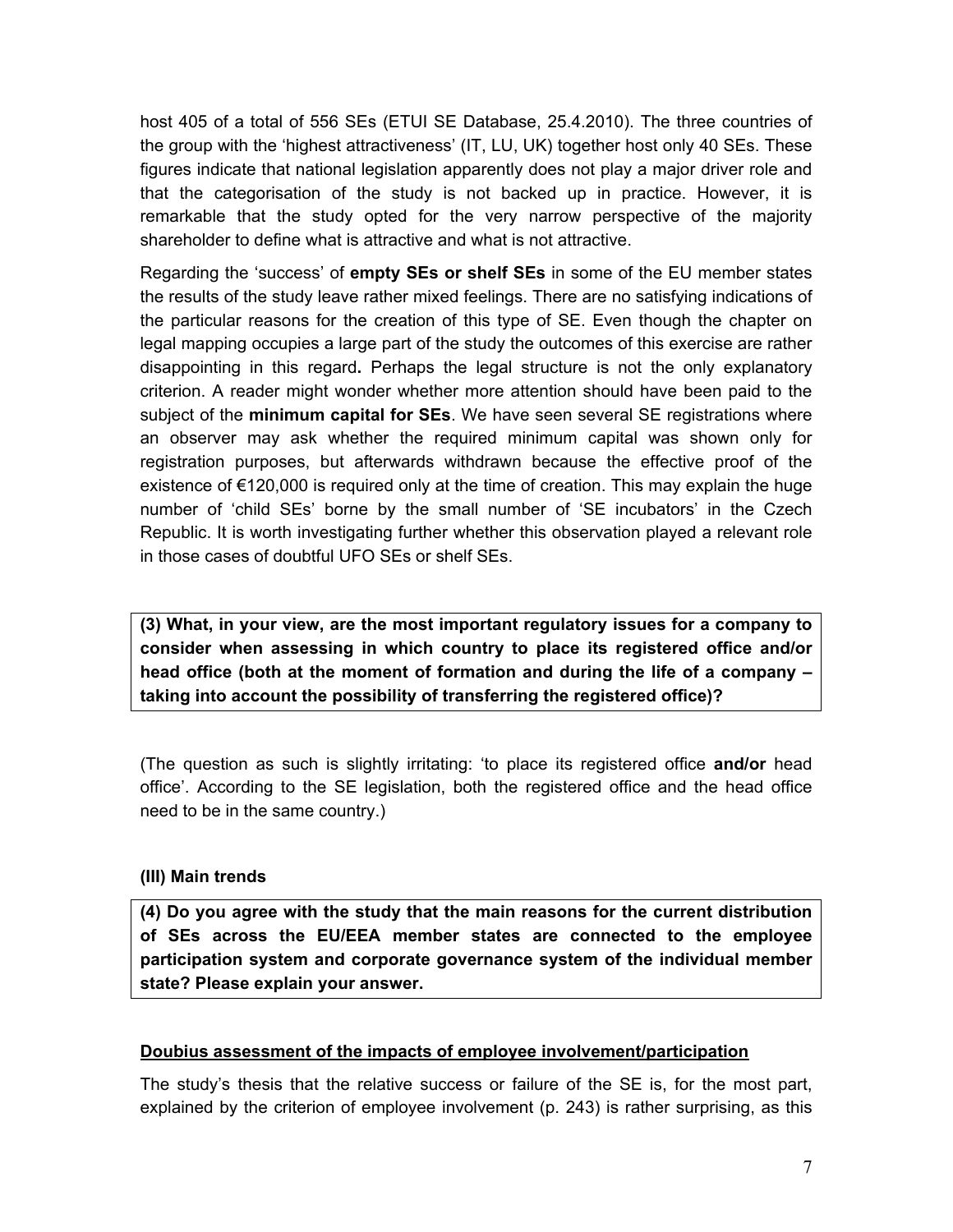conclusion has no basis in the study itself. Moreover, the importance allocated to this item seems unjustified in light of the items listed for analysis after five years of entering in force, explained in Art. 69 of Council Regulation No. 2157/2001. Certainly, it cannot be derived from the correlation table on p. 248. First, it is not clear what is meant by 'few' or 'very few' or 'no success', 'relative success' or 'success' with regard to the SE Statute, especially when looking at the relative size of the different economies.

Second, and more importantly, the variable on the Y-axis is 'degree of participation'. In our view, this can only be used when looking at normal SEs and is of no use in the case of empty or shelf SEs (see also the remarks on methodology).

In particular cases, employee involvement might be a reason for not choosing the SE form. However, the great emphasis put in the study on employee involvement being *the* key negative driver seems to be **largely exaggerated and certainly not sufficiently proven** (see remarks on methodology).

Indeed, the existence **de facto of 30 (national) SE regimes** instead of a single one (which was the original purpose) seems to be much more important, in our view. In the long period during which there was no SE, companies found alternative ways to organise their European cross-border business in an efficient way. The SE is now just one option among others (including European alternatives such as the Cross-Border Merger Directive and new possibilities created by national company law).

A further important driver, as already mentioned, seems to be the still **prevailing lack of knowledge with regard to the SE**. Here it would be desirable that the European Commission and employer organisations raise awareness of the real implications of the SE and particularly the myths with regard to employee involvement.

It seems that **the study overemphasised the perspective of commercially oriented legal advisers** but did not sufficiently inquire about the experience of practitioners on both sides of the company, employers and employees, who were actually involved in negotiations. This might partly explain the rather unbalanced results.

This impression also prevails when looking at the list of people interviewed. Out of 60 interviews in total, **25 lawyers plus two professional SE founders** were interviewed. Certainly, these people are in contact with a lot of (potential) SE founders. However, one should be aware of their own (commercial) interests in the SE issue, which might explain the bias of the study.

The six interviews with 'experts on the employee representatives' side' reflect the wish of the European Commission for a balanced report. However, their voices and opinions are rarely heard within the main report. Moreover, in one case, an expert was even wrongly quoted (in the meantime corrected, following the intervention of the expert), and in another case important further statements were left out (see at (5) the Polish example).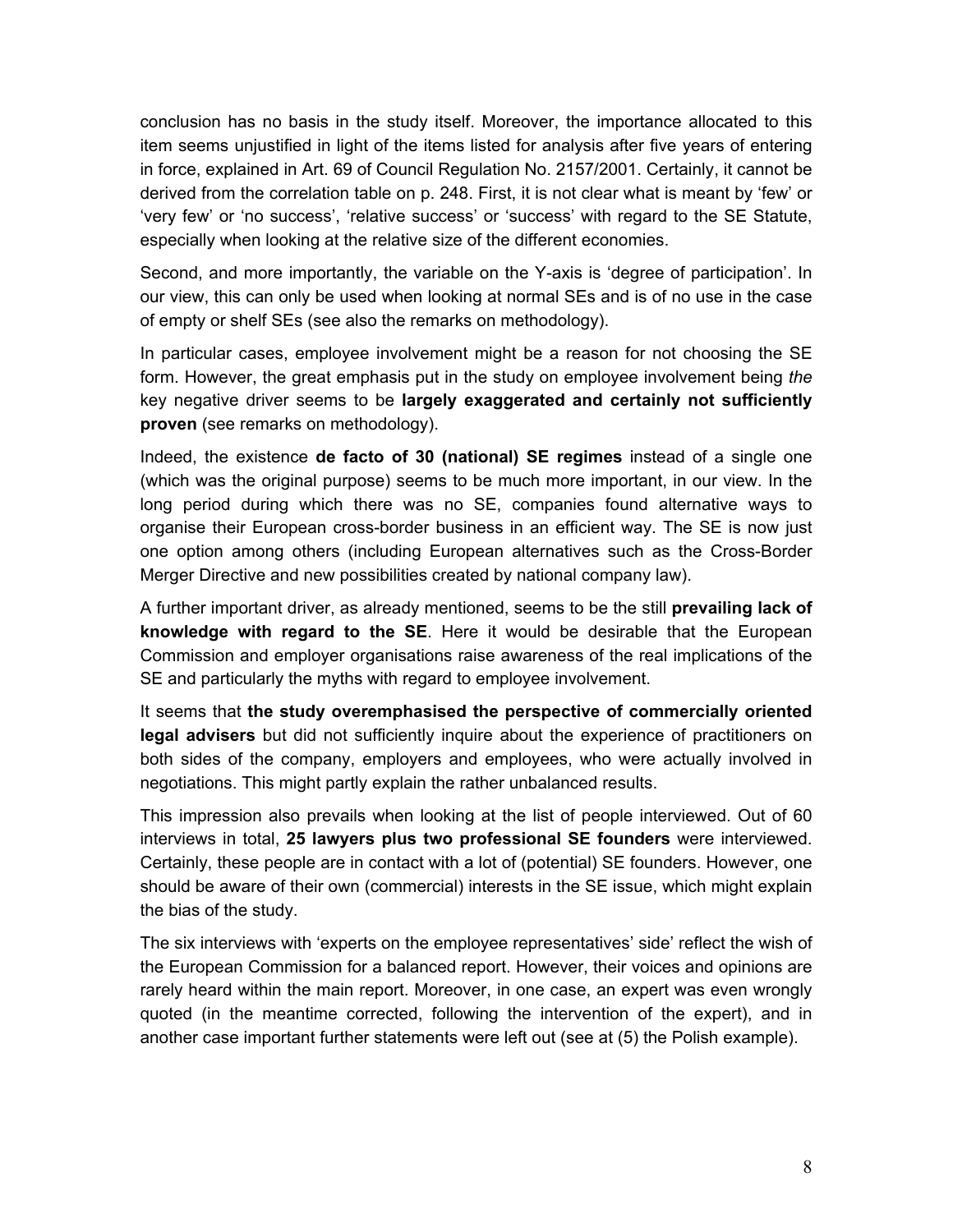#### **Reduction of participation as a key motive in Germany?**

The relative success of the SE in Germany **cannot be explained by the motive of decreasing employee board-level representation.**

The legal form of SE has been chosen by more (normal) companies than elsewhere in the EU. The largest group among these normal, operational German SEs are those 48 SEs which previously had no board-level representation.

According to recent empirical findings of the Hans Böckler Foundation, for only relatively few companies is there evidence that the change into an SE was connected to participation issues. These changes usually occurred when the company came close to a national participation threshold (500 or 2,000 employees). In these cases, some companies used the SE as a vehicle to 'freeze' the level of participation or stick to the current status of not having board-level representatives.

However, in all German cases parity (half of the seats) or one-third participation of employees was kept after the SE's foundation.

In the case of the Austrian company **Plansee** the proportion of board-level representation was even increased during the conversion process (two out of five employee representatives, which is notably higher than the usual one-third proportion according to Austrian law). This is all the more remarkable as the new structure provides for a one-tier system, including employee representatives in the administrative body (but now excluding external control).

**(5) Do you agree with the possible explanations for the current distribution of SEs in the EU/EEA presented in the study? If you think there are other possible explanations, please list them.**

Overall, the **study underestimates the factor of specific national contexts** which make the SE either attractive or not so attractive. This is particularly the case for countries in which a lot of SEs have been founded, such as Germany, the Czech Republic and the Netherlands.

One of the most remarkable research findings to date is the **number of empty SEs, shelf SEs and so-called UFOs**. A surprisingly large number of SEs in these categories have been founded in the **Czech Republic**. In our view, the study fails to explain this. The legal mapping in the first part of the study gives no plausible answers: the Czech Republic does not stand out as a country with a flexible company law system or SE legislation. Moreover, this country is one of only three that has implemented the option of extra protection for employees (see p. 70). In the particular context of Czech SEs, it is clearly national reasons which have resulted in a relative SE boom. Most Czech SEs are de facto national companies which do not operate on a European scale. The only reason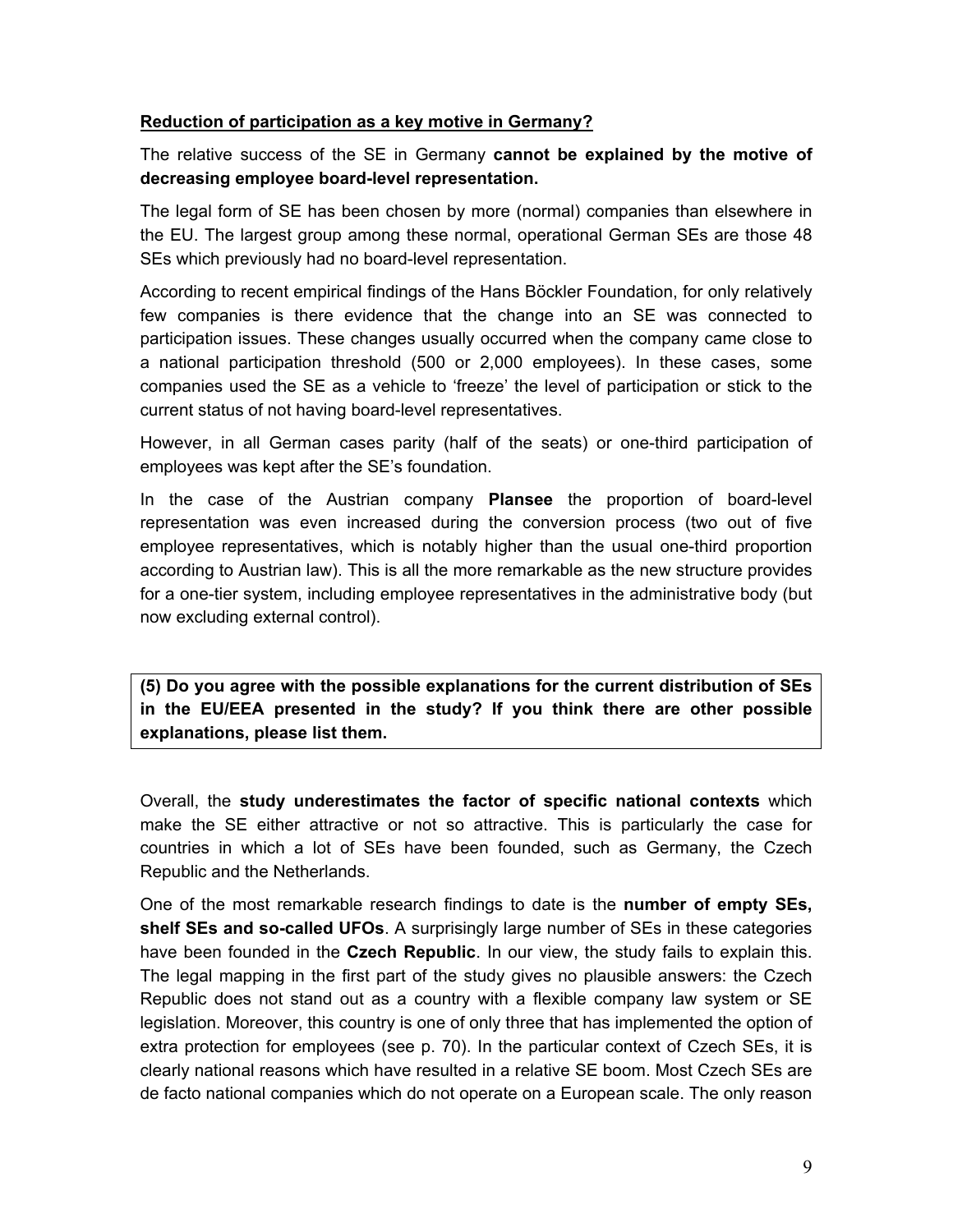why these companies were able to set up an SE (without any cross-border element) is because they were able to purchase one from an 'incubator SE', which creates SE subsidiaries by the dozen. In this sense, it is disappointing that the study did not really find more reasons underlying the numerous SE creations in the Czech Republic (except the possibility of reducing the number of persons in the company's administrative bodies, p. 130).

## **Change of company board structure**

In some cases, the SE was used to change the structure of the company from a two-tier to a single-tier system. This can be observed mainly in cases of majority ownership, for example, by a family. It can be assumed that one of the purposes behind these operations was to 'optimise' ownership and to **expel any external persons from supervisory boards**. This may also explain why, in those cases, the retention of employee involvement has not been a significant problem: works council representatives can be regarded as internal non-executive directors.

#### **Impact of the SE legislation on national company law**

The SE regulation, after only a short period in existence, has had an impact on national company law. The SE provides an additional option on top of existing national structures. In particular, companies have the choice of whether they will organise the SE with a two-tier or a single-tier structure. This might have had an impact on decisions to make this choice legally available to companies applying national corporate law. In recent years, company law in Slovenia, Hungary and Luxemburg has been reformed and now provides national companies with the choice of one- and two-tier systems. This could also have put people off applying the SE option. Company managers and owners may have felt inclined to stick with what they feel more familiar with: (reformed) national structures.

Another explanation for the disproportionate distribution of SEs might be the structure of businesses in many EU member states. For example, in Poland and Italy we see mainly small and medium-sized enterprises, which are less likely to seek to transform themselves into SEs. Moreover, not having SEs registered with their head offices does not mean that there are no SE operations. In many EU member states there are branches of large MNCs rather than head offices. One of these is PCC SE: the SE is registered in Germany, but most employees are located in Poland.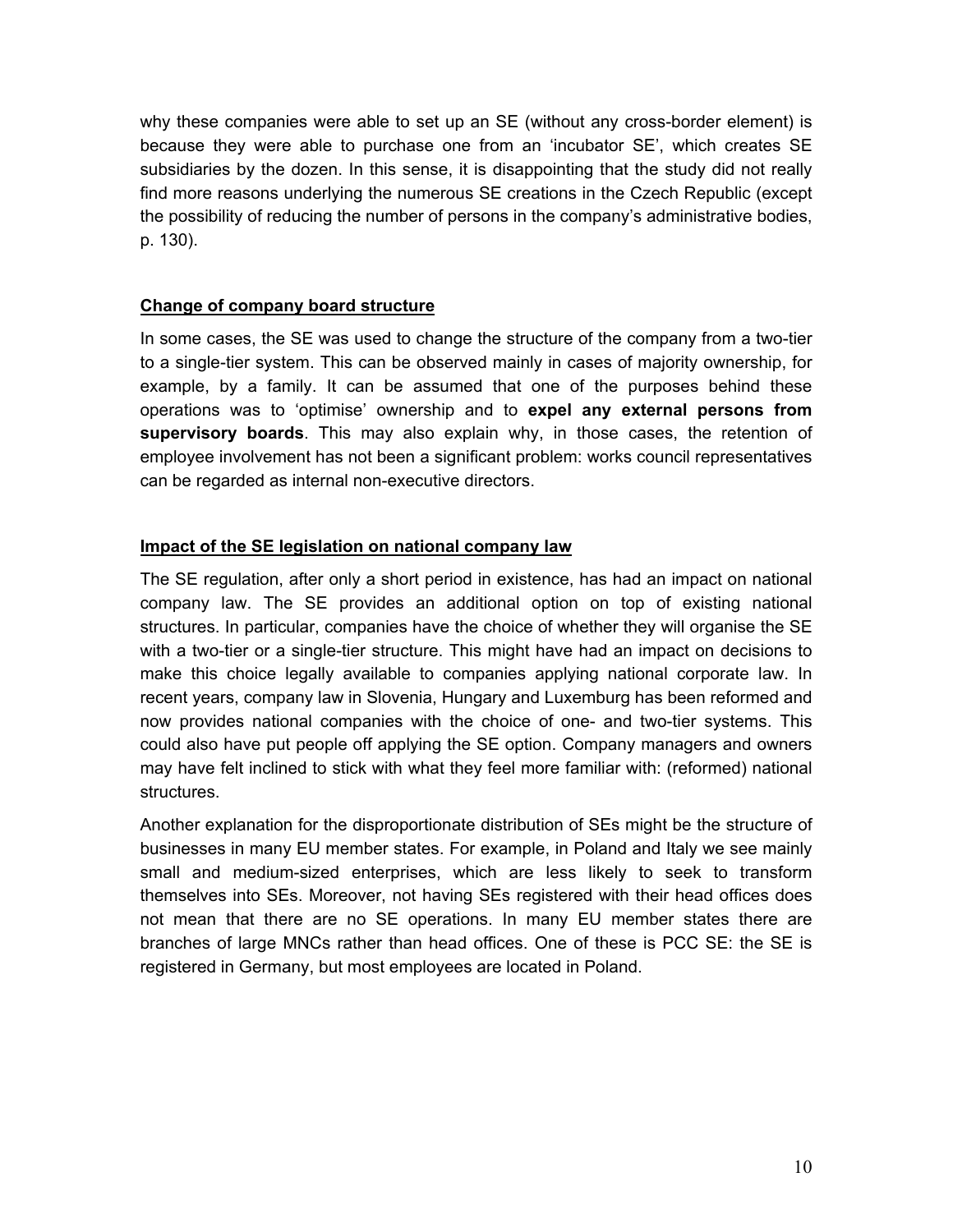# **The low number of SEs in a non-participatory environment is not an argument against participation as an element of company governance – the example of Poland**

In Poland, there are only a few SEs and no extended provisions on worker participation at board level. Board-level participation does not have a strong tradition in Poland and this does not seem to be changing. Consequently, the results presented for Poland (p. 241) reflect an attitude expressed by enterprises and also presented in the commercial law literature in Poland, which names worker participation in the SE or in cases of crossborder mergers as often a 'hindrance' or an 'inconvenience' or a factor that diminishes the attractiveness of the SE set up by merger.

Negotiations on employee involvement before a company's registration did not previously exist in Polish commercial law, even in so-called commercialised companies. We may also acknowledge that no EWC has so far been set up in MNCs subject to Polish law, even though several MNCs meet the criteria. This means that no SNB has been set up in Poland so far. However, these facts cannot be taken as a reason to water down employee involvement standards in the SE. Even though the SE statistics may in some cases "correlate" with the restricted board-room representation at the national level, there are also other very important reasons for the low number of SEs in Poland to date. These relate, for example, to the **scale of activities of Polish companies** and the **higher share capital required for SEs, compared to national public limited liability companies**.

Moreover, the **Cross-Border Merger Directive** allows for a simpler recourse to the standard rules on employee participation, which opens another option competing with the SE regulation.. On the other hand, the two SEs which do operate in Poland are real and not shelf companies, which may be a hopeful sign. The lack of empty SEs in Poland may also indicate that employee involvement procedures are not the only negative factor discouraging the establishment of SEs.

**(6) What, in your view, are the main advantages for a company in buying a readymade shelf SE compared to setting up an SE directly?** 

• **Speeding up and simplification of SE registration procedure** (reasons depend also on national context, and are not limited to speeding up employee involvement).

• **In some cases, circumvention of negotiations on employee involvement**. Although this is not in accordance with the law (see also the decision of a German court, p. 252), where there is no complaint, there is no redress.

As this question touches the very core of the SE the findings adduced by the study are insufficient, making it even more surprising that the consequences of such 'nonconformist' SE creations are not addressed critically by the recommendations.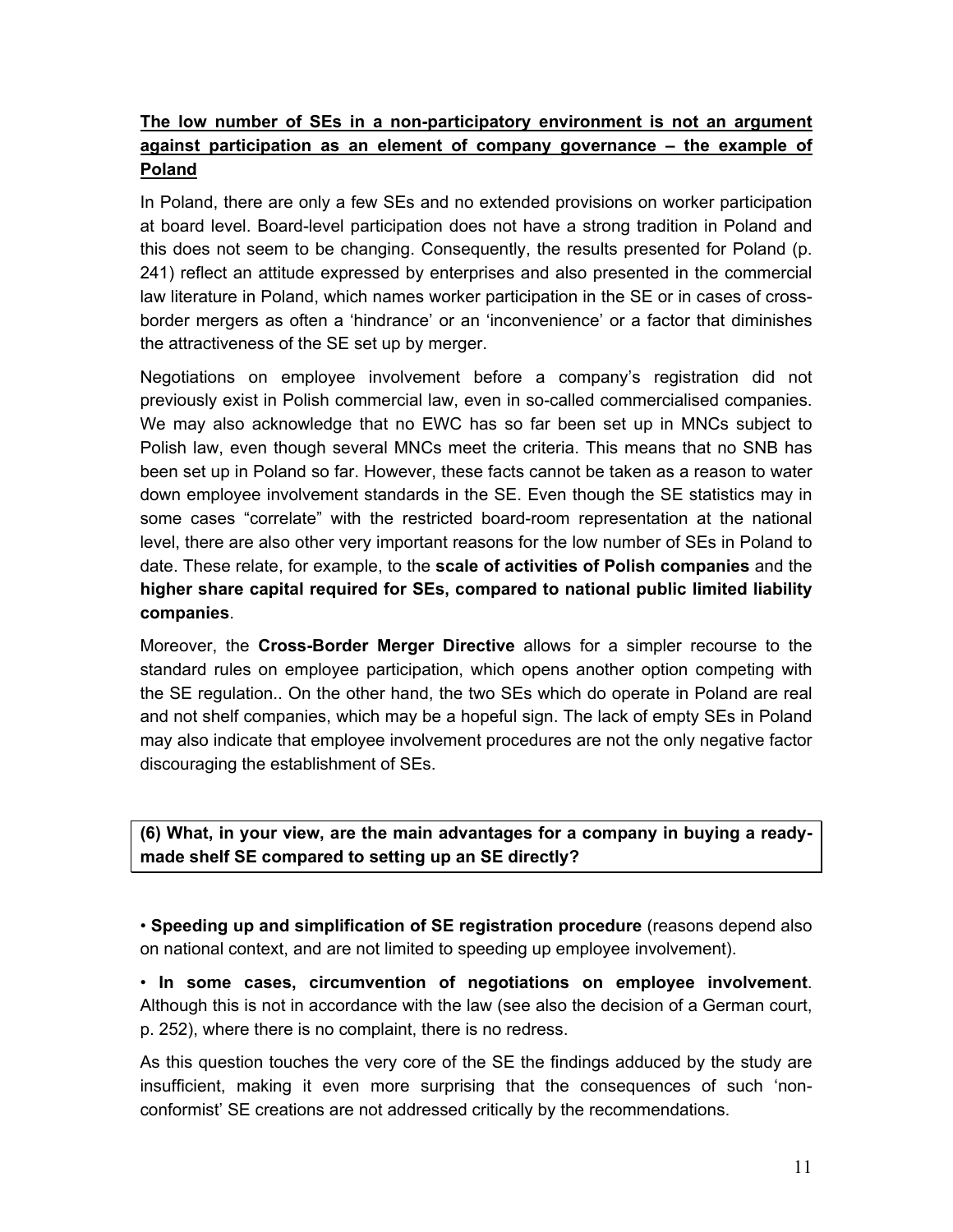# **(IV) Practical problems**

**(7) Please provide examples of practical problems you have encountered in the course of setting up or running an SE (please focus only on company law-related problems).**

----

#### **(V) Possible follow-up**

**(8) Do you agree with the study's recommendations for possible amendments of the SE Regulation? Which recommendations are the most important, in your view? Do you have any other suggestions for amendments of the SE Regulation that would increase its attractiveness for businesses (for example, for SMEs, groups operating across borders and so on)?**

The point of departure for the study should have been the requirements for analysis laid down in Art. 69 of Council Regulation No. 2157/2001. The reader would have expected answers, first, to the items listed there. However, the recommendations developed from the study findings go further and include other items, such as the procedure on employee involvement, which was not a concern of Art. 69.

# **Registered office and head office in the same country**

The requirement for an SE to have its registered office in the same member state as its head office **should be maintained**. As stated by the study itself, the fact that eight member states have even exercised their right to require that the SE is located in the same place, not only in the same country, shows that there is no consensus on this point.

Removing this requirement is likely to further increase the use of the SE statute for dubious reasons, such as tax hopping. Also, the danger of misusing the SE to circumvent employee involvement rights would increase.

#### **Registration of an SE without negotiations – structural changes**

The authors of the study propose the amendment of the Regulation, as well as explicitly allowing registration in the absence of negotiations if none of the companies involved has any employees. The large shelf SE market shows that such registration is already possible. The key problem resulting from this is that employee involvement rights might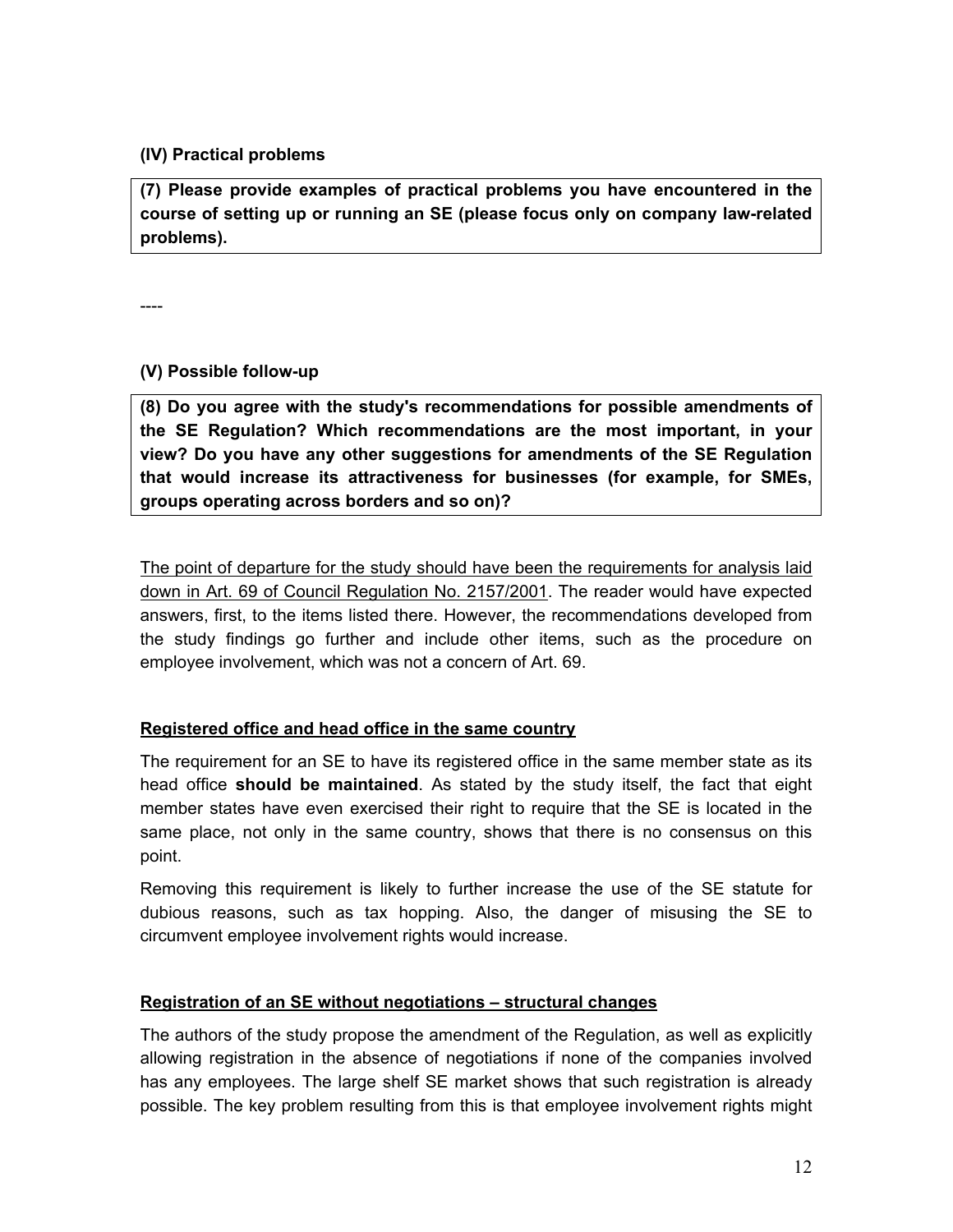be circumvented when, later on, the (shelf SE) company is sold and employees are 'transferred' to the company. Thus, the acceptance of shelf SEs as such should be called into question because it could easily contradict the initial intention of the SE legislation. This is all the more likely if, as is currently the case, there is no control of the commencement of commercial activities, including the existence of employees in former shelf SEs. The creation of a **European SE register**, which would also make it compulsory to report such changes, would make it easier to overcome any dubious use of this type of SEs.

With regard to shelf SEs, the authors of the study state that consensus exists on the meaning of **structural changes** (see p. 250 ff), which does not consider the activation of an empty or shelf SE as 'structural change'. We doubt whether this is true. The issue is of the utmost importance, because 20 per cent of SEs have significantly changed their employee structure since their creation (>50 employees during the first fiscal year after creation) (pp. 204–205, p. 206).

In contrast, the **commercial activation of shelf SEs or empty SEs should be perceived principally as a 'structural change', which requires investigation of the further involvement of employees at the transnational level**. In this regard and if the SE operates cross-border it should be subject to the same rules as at the time of its creation. In particular, for these special cases the introduction of an employee threshold could be discussed, above which negotiations on employee involvement would be triggered automatically. However, preexisting thresholds for participation at board level in the EU member states (which are very low in some cases, such as Sweden, with 25 employees, Denmark with 35, Norway with 30 and the Czech Republic with 50) must be respected. As far as European law is concerned, there is a threshold of 50 employees in the SCE Directive and 500 employees in the Cross-Border Merger Directive. In particular, the latter certainly cannot serve as a reference because it is (a) only one criterion among several and (b) the threshold refers only to participation rights.

As a matter of principle the SE legislation should in no way be used to apply pressure to lower existing national participation rights.

# **Direct application of standard rules (as in the Cross-Border Merger Directive)**

The study proposes to allow the relevant bodies of the merging companies to have a right to choose, without any prior negotiations, to be directly subject to the standard rules. The proposal to adapt the SE legislation to the corresponding rules of the Cross-Border Merger Directive does not take into account the fact that the Cross-Border Merger Directive deals only with employee participation rights. However, the **SE Directive provides for information, consultation and participation rights**. A unilateral management right to immediately apply the standard rules would certainly devalue the negotiations on employee involvement. As explained above, a maximum period of six months does not seem excessive for working out tailor-made involvement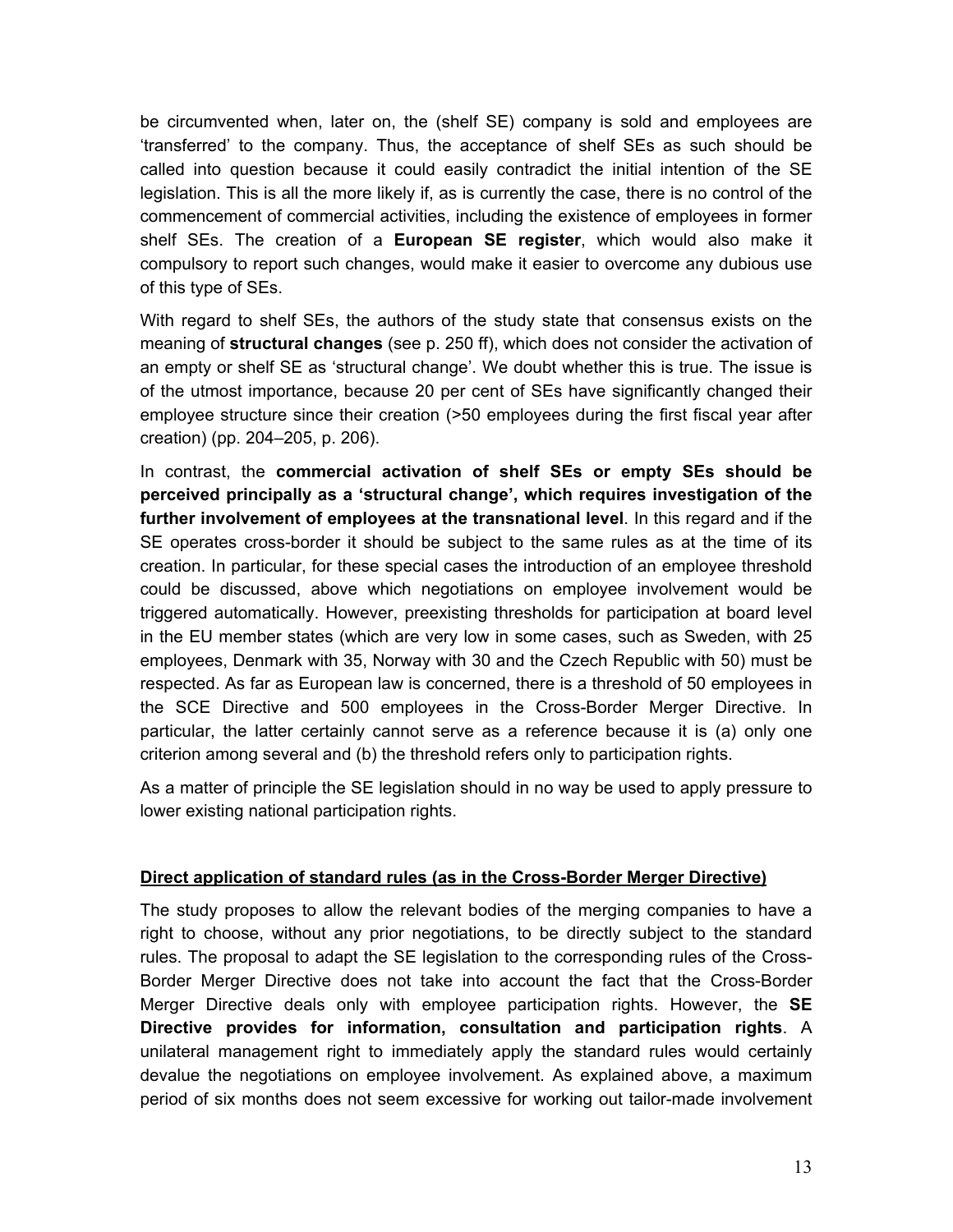procedures (sometimes including representatives from more than 20 countries). Moreover, practice clearly shows that in almost all cases the negotiating parties reach an agreement. The application of standard rules is therefore also in practice only the last resort, in case negotiations fail, a situation which apparently both sides try to prevent.

The idea of **allowing the registration of an SE even if the negotiations on employee involvement are still in progress** (p. 259) would devalue the negotiations and weaken the employees' position, which would seem to be contrary to the spirit of the SE Directive itself.

# **(VI) Any other comments**

#### **Deviate from the original focus**

Looking at the recommendations for possible amendments (p. 276 ff.), the recommendation with the greatest impact is the one concerning Art. 12 of the Statute, which establishes the link between the Statute and the Directive. However, the Directive is largely absent from the study (see next point).

The study suggests far-reaching adjustments of the SE legislation in order to make the SE form more attractive for companies. They are guided by the concept of 'simplification' and concern also employee involvement. This is surprising as this subject was not a focus of this study. The SE Directive was explicitly excluded from the analysis. The expressed intention of the study was to carry out a mapping of SEs and to identify any problems which might have arisen in the national transposition of the SE regulation.

All the more reason that it should be understood that a narrow understanding of 'simplification' will not serve as an adequate basis for making processes leaner, in particular with regard to employee involvement. There are specific reasons why seeking agreement on employee involvement by negotiation is an elaborate and complex matter. Thus, 'simplification' would not make it easier to respect the political intention of the SE legislation to provide employees with a more secure position at the transnational level.

# **The missing link to the SE directive**

As is clear from Art. 12 of the Statute, the Statute and the Directive form an inseparable whole. In principle, no SE can be established without negotiations on the involvement of employees. Against this background, the study pays far too little attention to this link to SE Directive, which results in a rather unbalanced picture and misleading conclusions.

The lack of attention to the Directive affects the study as a whole. Examples include:

• The **choice of perspective**: The attractiveness of the SE is judged from the majority shareholder perspective only. For example, a member state's decision to implement specific options to protect employees (Art. 34 and 37(8), see p. 31)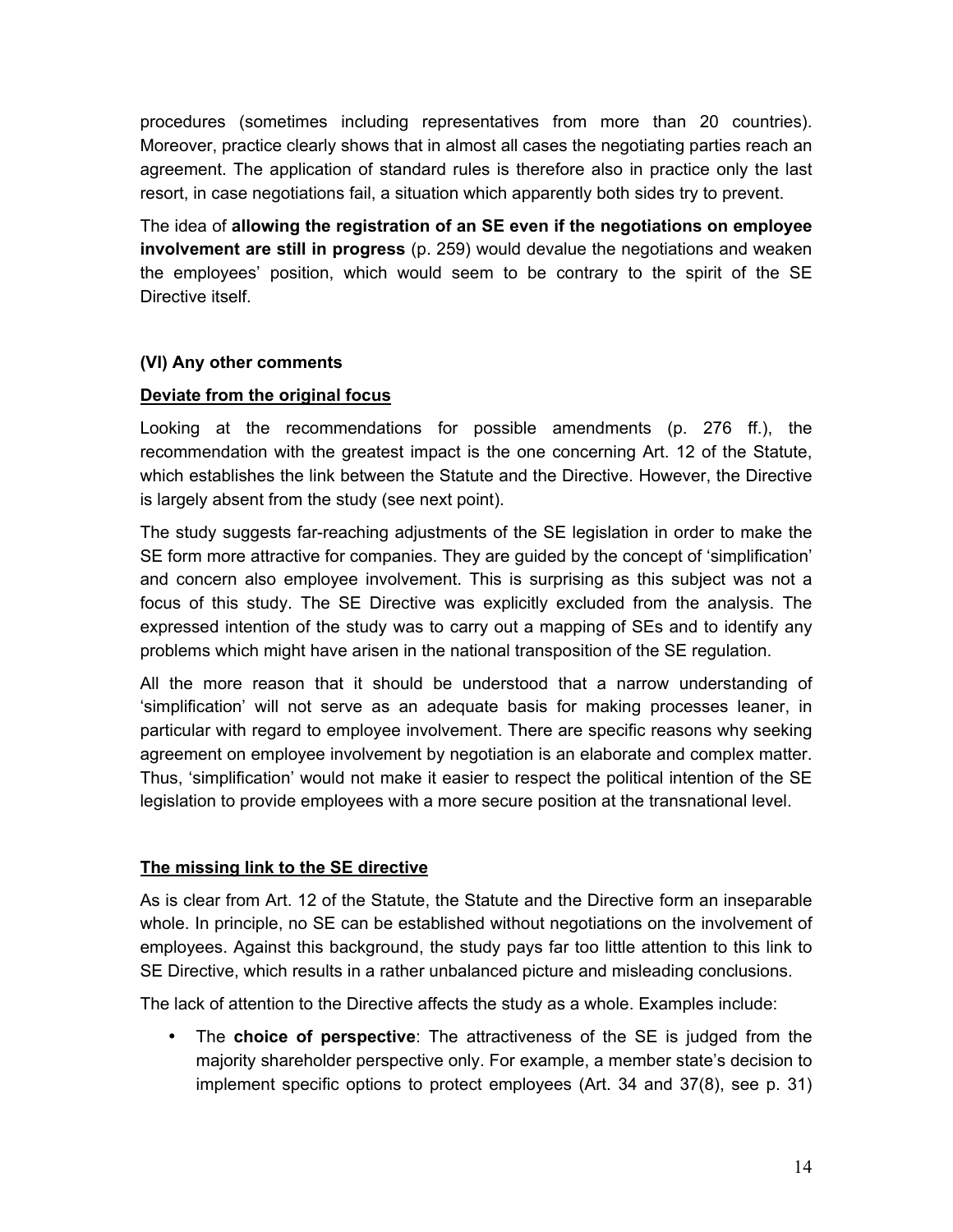results in the study in a (–), meaning 'less flexible' and, ultimately, 'less attractive'.

- The **view on employee involvement**: The study suggests, time and again, that employee involvement is only a technical issue (and for companies a burdensome, time consuming and complex requirement).
- **Lack of analysis**: To the extent that attention is paid to the Directive (see the synoptic table on pp. 44–46), there is no real analysis. The Cross-Border Merger Directive is seen as advantageous to the establishment of an SE because of the (simpler) rules on employee participation.

This approach clearly contradicts the aims of the SE legislation. The study comments only on the aims of the SE regulation, whereas the (equally important) aims of the SE Directive are not mentioned.

In order to promote the social objectives of the Community, special provisions have to be set, notably in the field of employee involvement, aimed at ensuring that the establishment of an SE does not entail the disappearance or reduction of practices of employee involvement existing within the companies participating in the establishment of an SE. (SE Directive, recital 3)

## **Further flexibilisation and simplification – an aim in itself?**

Whereas it is of course important to remove unnecessary burdens from business, flexibilisation and simplification cannot be an aim in itself. There is already a wide range of rather dubious motives for setting up an SE. These include:

- The **business of setting up shelf SEs** (which threaten existing rights to information, consultation and participation).
- The **high proportion of empty SEs which have transferred their seat** to another country, often simply for tax reasons.
- The decision to opt for an SE **to reduce existing external control possibilities** (for example, in family-owned businesses).
- The **high number of de facto national SEs** (especially in the Czech Republic) with no cross-border activities at all.

Certainly, these 'SE users' were not what the European legislator had in mind when creating the SE. The SE Regulation refers in its preamble to "companies the business of which is not limited to satisfying purely local needs" which "should be able to plan and carry out the reorganisation of their business on a Community scale". Any revision of the SE legislation should therefore take into consideration the aims of the SE legislation (including the SE Directive) and who the real target groups are. Making the SE more flexible and more 'simple' merely to obtain a higher number of SEs would be misguided.